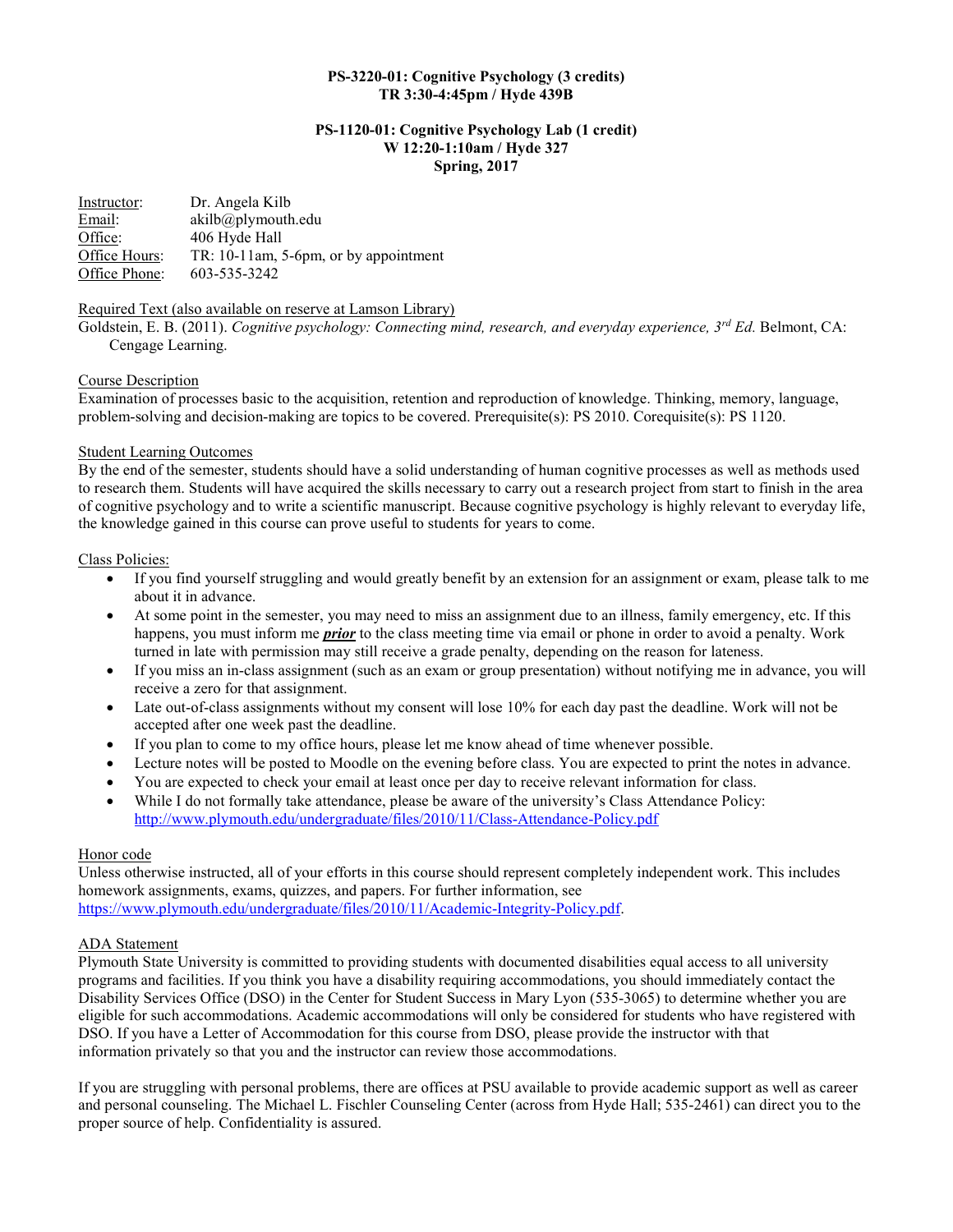| Assignments:                 |     |                                                                  |
|------------------------------|-----|------------------------------------------------------------------|
| Exams                        | 150 | (50 points each)                                                 |
| <b>Ouizzes</b>               | 50  | (5 points each)                                                  |
| Homework                     | 100 | $(10 \text{ points each} - \text{lowest grade will be dropped})$ |
| Exam Review                  | 20  |                                                                  |
| Research discussion          | 45  | (15 points each)                                                 |
| Research paper (rough draft) | 20  |                                                                  |
| Research paper (final draft) | 50  |                                                                  |
| Research presentation        | 20  |                                                                  |
| Peer evaluation              | 45  |                                                                  |
| <b>Total</b>                 | 500 |                                                                  |



## Course Evaluation

- $\bullet$  *Exams/quizzes* There will be 3 exams and 9 quizzes. These will include multiple choice and short-answer questions based on material from the lectures and textbook.
- Homework Assignments will be given on Wednesdays during lab, based on the content for that day. Homework will typically be due 1 week later.
- Exam review Once during the semester, you and your peers will be in charge of leading the class in a review session covering material that will be on the next exam. More information will be posted to Moodle regarding this assignment.
- Research discussion Throughout the semester, we will have in-class discussions based on journal articles read ahead of time. You will be expected to contribute to the discussion and will be graded on your participation.
- Research paper You and your research partner(s) will each write a lab report using APA formatting of your research findings. You will write several revisions based on my comments.
- Exerch presentation You and your research partner(s) will be expected to provide a presentation of your results at the end of the semester.
- Peer evaluation Throughout the semester, your fellow group members will rate your performance in the group project. Peer reviews will be completed using the Rate-Your-Mate software.

# Course Grades

Final course grades will be assigned based on the mathematical average of your assignments. Letter grades will be broken down as follows:  $92.5-100\% = A$ ;  $89.5-92.4999\% = A$ -;  $86.5-89.4999\% = B$ +;  $82.5-86.4999\% = B$ ;  $79.5-82.4999\% = B$ -; 76.5-79.4999% = C+; 72.5-76.4999% = C; 69.5-72.4999% = C-; 59.5-69.4999% = D, 59.49% and below = F. For other concerns, please see the university's Fair Grading Policy: https://www.plymouth.edu/undergraduate/files/2010/11/Fair-Grading-Policy-03162013.pdf.